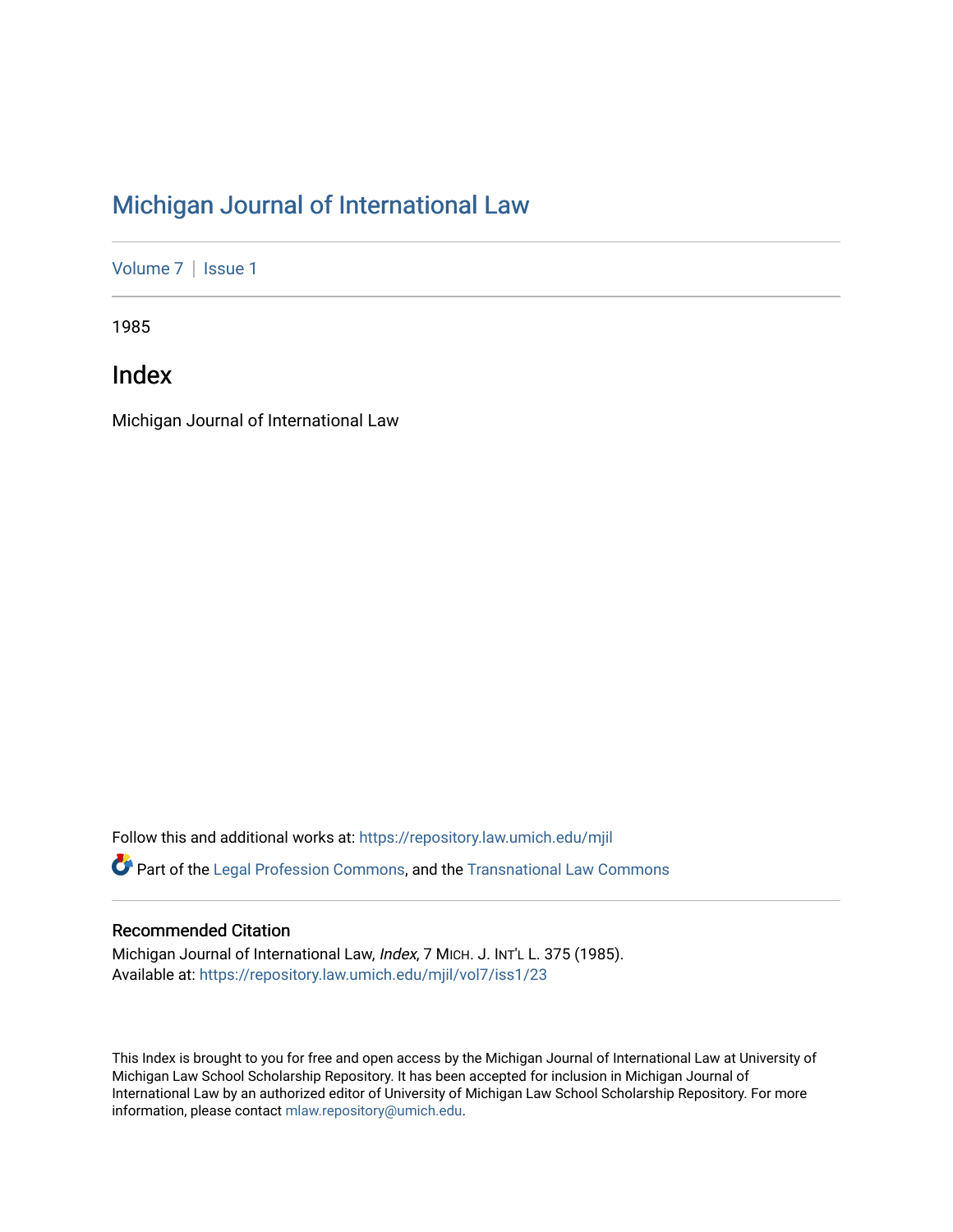*Adidas (Canada) Limited v. SS Seatrain* Bennington, **303-04** Alien Tort Claims Act **(U.S.),** 245 Ailott, Anthony, **263** American Arbitration Association, **173** American Bar Association, **133, 136,** 264 And attorney-client privilege and practice in European Community, **327-33** And Japanese Federation of Bar Associations, **35** Conduct codes, 142, **218-19, 223** *See also* Individual codes American Commission on Human Rights, Article 4, 247 American Declaration of the Rights and Duties of Man, 247 Amnesty International, **223** Amram, Philip, **308** Angola, **223** Apartheid, effect on human rights, **225, 265** Arbitration Domestic Choice of *situs,* **166, 178-79** Compared to international commercial disputes, 164-65 Derivative of domestic litigation, **165** In France, **168-69, 173** International Chamber of Commerce and, **165, 175, 180** Post-dispute, **165** Use of civil or commercial law, **166** Foreign Trade Arbitration Commission and, **71-72** In Switzerland, discovery in, **169-70, 173** In United Kingdom, discovery in, **173 Of** International commercial disputes As alternative dispute settlement, **184-85** As comparative procedure, **163, 165, 184-85** As norm of international conduct, **163, 165, 184-85** Defined, **165** Hearing in, **166-67, 174-75** Procedure in, 164, **166-67** Choice of law, 164-65, 177-85 Discovery in, 165, 170-74, 182 Enforcement provisions, 165 Examination of witnesses, 165, 173-77 Record in, 165-70 Rules, 165 Argentina Regulation of trade in services, 313

Attorney-client privilege And **U.S.** law, 327-29, 333 Applied to foreign lawyers, **327-29, 332** Model Code of Professional Rules on, **337-38** Not firm on, **328-34,** 340 Policy considerations, **334-39** State law and, 334 European Court of Justice interpretation of *Australian Mining & Smelting Europe* Ltd. **(AM&S)** v. Commission *of the European Communities,* **325-27, 335-36,** 340 Implications for **U.S.** lawyers, **325-27, 335-36,** 340 Australia Legal profession in, 364 Regulation of trade in services, **313** *Australian Mining & Smelting Ltd. (AM&S) v. Commission of the European Communities,* **325-27, 335-36,** 340 Austria Foreign lawyers, regulation of, **350** Legal profession in, 364 Baby Boy, **245, 247, 251 Baldridge, Malcolm, 31 Bangladesh, 223 Bar associations, 7-8, 321** American Bar Association, **35,** 133-36, 264 Conduct codes, 142, **218-19,** 223-24, **226-50** Foreign lawyers in **U.S.** and, **327-32** Brazil, 365 Canada, 365 Finland, 366 Germany (West), **8,** 366-67 International Bar Association, 140, **286** Irish Republic, **367-68** Japan, **29,** 34-44, 46-49, 52-53, **60-61,** .133 Portugal, **370** Spain, **370** United States Federal, proposed, 131-44 States, 136-44, **321, 352** Barnet and Muller, quoted, **10-11** Belgium *Advokaatan,* **117, 126,** 364-65 Foreign lawyers, regulation of practice in, 134 In-house lawyers, roles of, **118**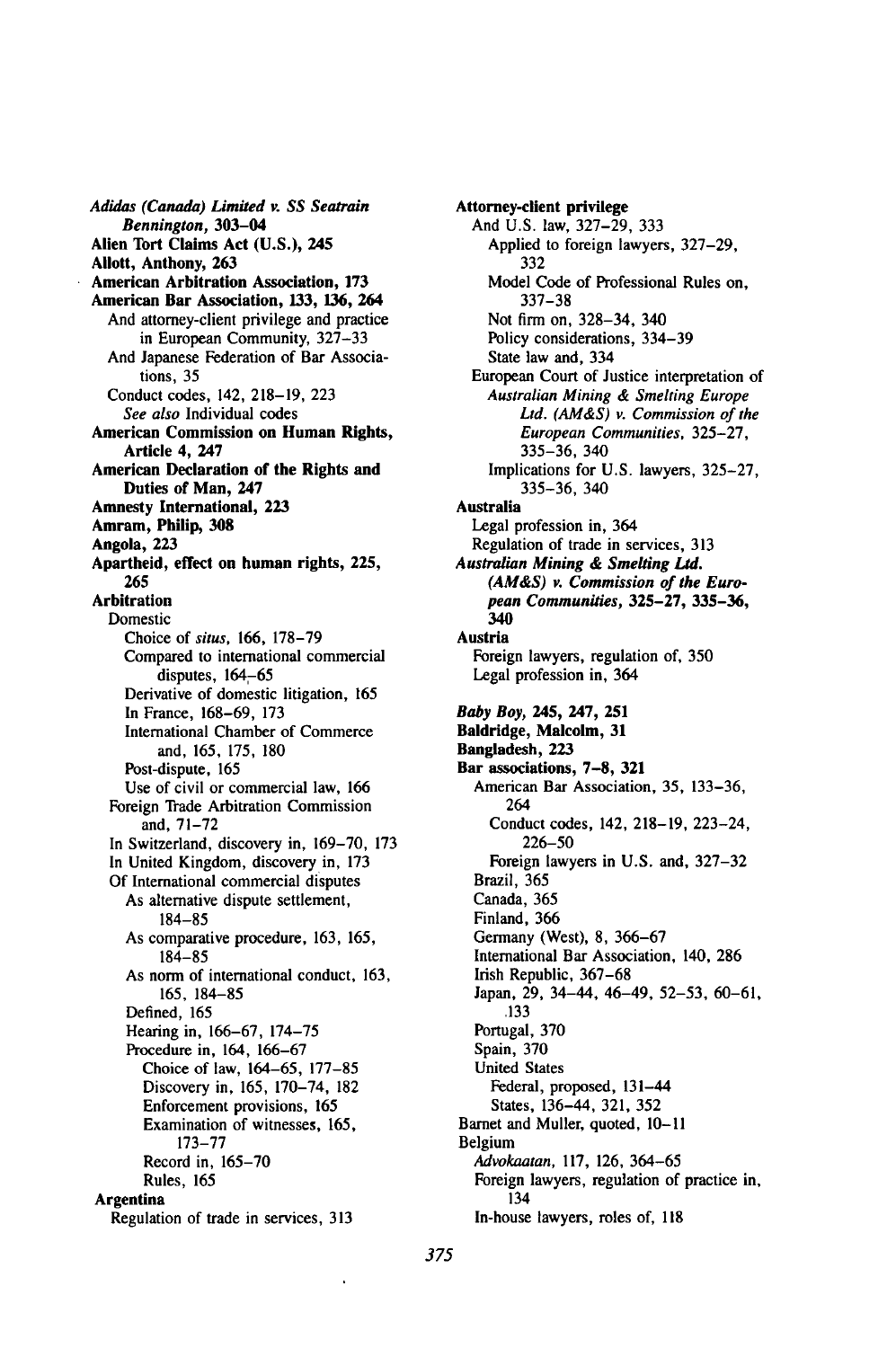Regners. v. Belgian State, 116-17 **Bhopal, 3-6, 13 Biko, Steve, 260-62, 264 Bilateral investment treaties, 67** Compared to FCNs, 348 National treatment, exemptions, 348 United States and, 347-48 **Bin Said, Sultan Qaboos, 90 Bin Thimur, Sultan Said, 90 Black Consciousness Movement, 260 Bok, Derek, 30 Business advising, foreign lawyers and,** Eastern Europe, **152-58** European Communities, exclusions and law, **118** Japan, **13, 25-26,** 32-42 Oman, **8,** 12 People's Republic of China, **9,** 12, **77-78 Brazil** Bar association, **365** Foreign lawyers, regulation of practice in, 134 Legal profession in, **365** Regulation of trade in services, **313 Canada, 223** Bar associations, **365** Legal profession in, **365** Regulation of trade in services, **313 Carter, President Jimmy, 247 Center for Constitutional Rights, 223** *Chicago* Council of Lawyers v. Bauer, **232-33 Chicago Seven, 232 Chile, 223 China Counsel for the Promotion of International Trade (CCPIT)** Foreign **Trade** Arbitration Commission, **71-72** Legal Advisory Office, **71-72, 75-76 Chisholm, Shirley, 221 Choice of law principles, 4, 177-84 Civil law systems** And common law, differences between, and transnational practice, 123-24, **138, 285** Legal education and, 120 Taking evidence in, 292-94 **Civil litigation, Anglo-American v. European** Role of judge and lawyers, **166-67, 174-75** Taking of evidence, and international arbitration, **173-77 Clayton Act (U.S.), 307** *Club Mediterranee,* **S.A.** v. Dorin, *306* **Code of Judicial Conduct (U.S.), 227-28**

**Commission of the European Communities And transnational legal practice, 114-15 Common law systems** And civil law systems, differences between and transnational practice, 123-24, **138, 285** And discovery, 293-94 And legal education, 120 Competition investigations In European Community, and attorneyclient privilege, **326-29 Confidentiality** Ethical problems, in international human rights practice, 236-44 *See* also Attorney-client privilege *Cooper Airways Inc. v.* British *Aerospace,* Inc., **303-04 Corning Glass Works, 298 Denmark** Legal profession in, **365 Discovery** In arbitration of international commercial disputes, **165, 170-72, 182** In civil law countries, 293-94 In common law countries, 293-94 In France, **173** In international human rights practice, **219** In Switzerland, **173** In United Kingdom, **173** In United States, liberal, **10-11** Pretrial Civil law countries, 293-94 Common law countries, 293-94 Germany (Federal Republic), 295 United States, 293-96, 299-301, 306, 310 **District of Columbia** Foreign lawyers, practice in, **276** Dred Scott, **251 Dunant, Henri, 191 East-west transactions** And settlement of commercial disputes, **150, 160-61** And structure of contract negotiations, **150,** 154-60 Economic environment, **150-53** Foreign lawyers, role in and difficulties of, 154-60 Legal environment, 147-48, 152-54, **161** Local agent and, **151-158** Non-market economy and, 147-52, **161-62 Economic and Social Council resolution 1503 (UN), 219 Egypt** Lawyers in, public perception of, **109-10**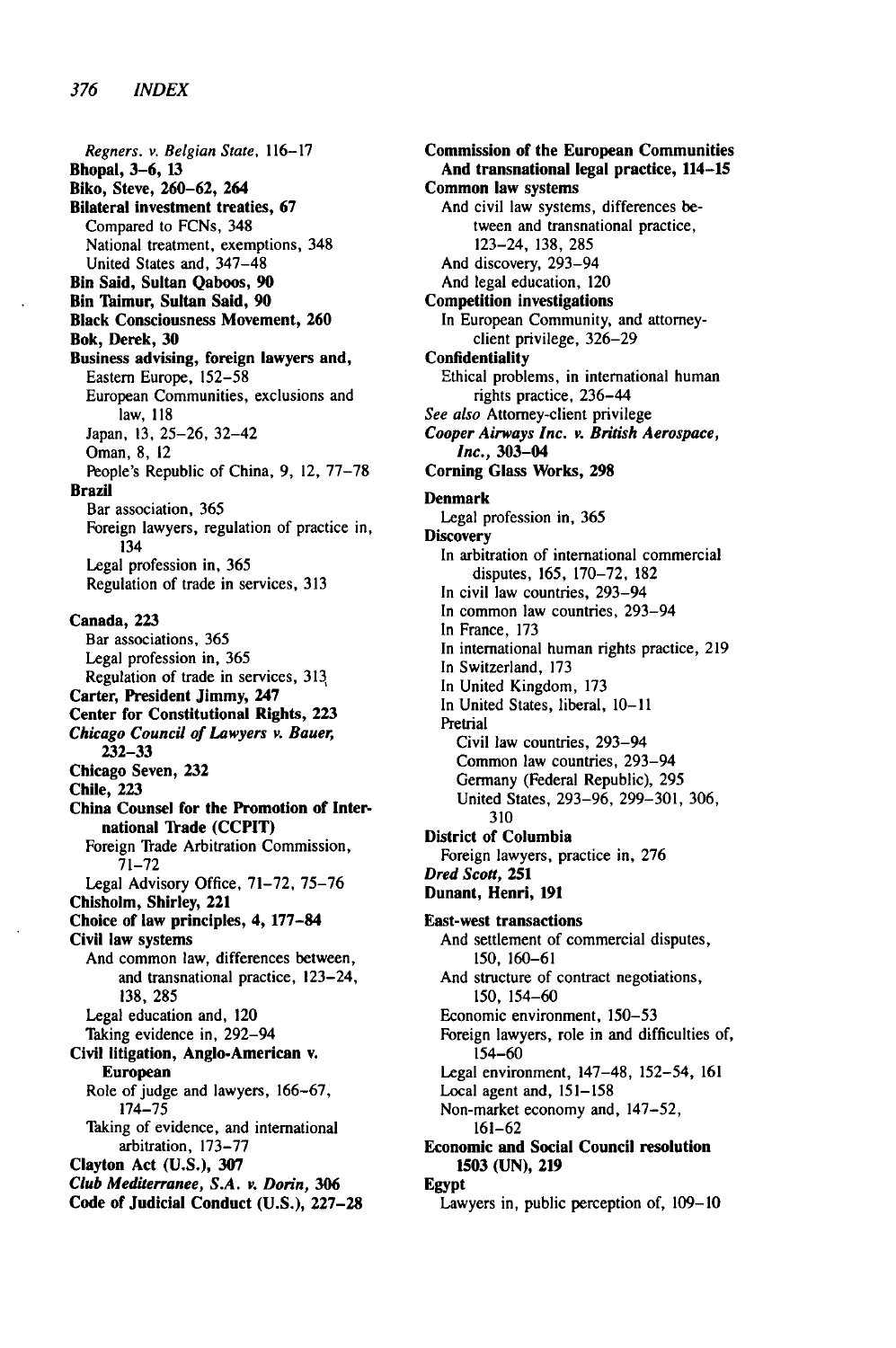Legal profession, regulation of, **365 England** Doctrine of parliamentary supremacy, **256-58** Legal profession in, 354 *See also* United Kingdon **European Community, 115, 325-27, 334** Commission of And attorney-client privilege, **325-26** And transnational legal practice, 114-15, **123, 127** Reciprocity, with **U.S.,** request for, **327** Council of, and barriers to foreign legal practice, 114-15 And degree recognition, problems of, **120-23** And directives of, **115, 117-20** And right of establishment, 120, **122-23** Business exclusions, **<sup>118</sup>** Shortcomings of, **117-19** *See also* Treaty of Rome Court of Justice, **123,** 349, **359** And degree recognition, 121, **127** And Patrick v. Ministry of Cultural *Affairs,* 122 And *Theiffry v. Paris Bar Council,* 122-22 Reciprocity and, 122 On article **55,** Treaty of Rome, **116-17** On attorney-client privilege Non-EC lawyers excluded, **326,** 334, **336-37** Policy considerations, **334-36** Degree recognition in, **120-23, 351** Economic and Social Committee, and transnational legal practice, 114-15 Foreign lawyers in, 349-50, **354-55** Legal profession in, **351** Differing structures of, **123-27** In-house attorneys, **118-19** Monopolies of, **8** Notaries in, **117-18, 126-27** Legal systems, civil and common law differences, 123-24 Policy goals And Treaty of Rome, articles **52-66,** 113-14 Right of establishment in, 120, **122-23,** 349, **351-52 European Court of Human Rights, 244 European Human Rights Commission, 244 Fair Labor Standards Act, 319 Federal Republic of Germany.** *See* **Germany (Federal Republic) Federal Rules of Civil Procedure (U.S.),**

**293, 299**

And pretrial discovery in international cases, 293-94, 299-301, 306, 310 As supplement to Hague Evidence Convention, 308-10 Rules 26, 299 Rule 37, 171 **Federal Rule of Evidence 501 (U.S.), 333-34** *Filartiga v. Pena-Irala, 246* **Finance and Chinese Taxation, 68 Finland Bar association, 366 Legal profession in, 366 Foreign Corrupt Practices Act (1977), 158, 356 Foreign lawyers FCN** treaties and, 343-44, **346** Licensing of, In Japan, **8** In Oman, **97-98** In Saudi Arabia, **107-08** Regulation of, **269-70** And state bar associations, **351-53** In Austria, **350** In Belgium, 134 In Brazil, 134 In Eastern Bloc, 154, **158-60** In France, 134 In Japan, **8, 25-26, 28,** 32-44, 46-47, **54-57, 276,** 345-46 In Korea, 134 In Oman, **97-98** In People's Republic of China, **65-67, 71-72** In Saudi Arabia, **108** In Spain, 134 In United States, 130-44, **312, 321-22** District of Columbia, **276** New York, **135, 139, 288** Relation to local counsel Benefits to Availability of advice, 134-35, 140-44 Expertise, 254, **262, 265** Local counsel for indigent, 254, **260-61** Predictability of law, **9-10** Reciprocity, **130-31,** 144 Stabilization of commercial transactions, **9-10, 99 Harm** to Competence, question of, 140-41, **281, 285** Economic, 140-41, **281,** 284, **286** Ethical practices, question of, 138-44 Monopoly, threat to, **8,** 47, **51-53** In China, **75-76**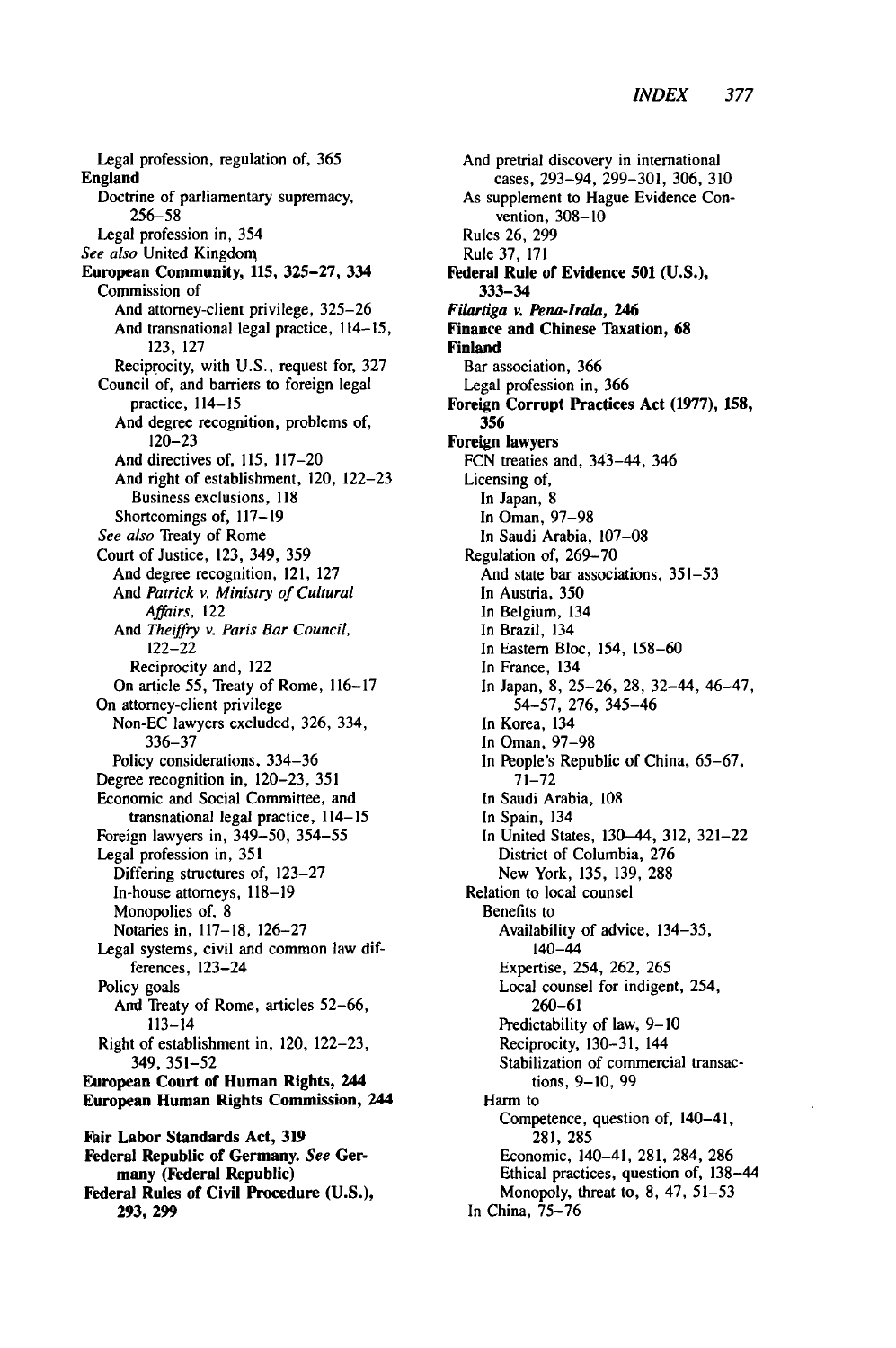France Avocats, 125-26, 366 *Avougs,* **118,** 125-26, 366 *Conseil* d' Etat, *<sup>118</sup>* Conseils *juridiques,* **118,** 125-26, 366 Foreign lawyers, regulation of, 134 In-house lawyers, role of, **<sup>118</sup>** International commercial arbitration in Discovery, **173** Record, 168-69 Legal profession in, 7, **366** Legal system, influence on Japanese, **27** Pretrial discovery in Blocking statutes and Hague Convention, 295-96 Transnational legal practice Reciprocity in, 288 French Code of Civil Procedure, **296** Fukuhara, Tadao, **50** *Garcia* v. San *Antonio Metropolitan Transit Authority,* **312, 318, 320-23 GATT** (General Agreement on Tarriffs and Trade), 344 Code on Government Procurement, 274 And trade in services Framework for, and barriers to legal services, **277-78** Article **1, 285** Article **III, 285** Article XI, 284 Article XX **(b), 285** Article XXII, 289 Article XXIII, **289** Dispute settlement process, **289** Familiarity of concepts and, 280, 289-90 Goal of reciprocity, **288** Inadequacies of, 282-83, 286 Membership and, 280 Most-favored-nation clause, 277, 280, 283, **287** National treatment provisions, 277, 284, 290 Procedures, 287-89 Legal problems of, **360** Principles of, applies to service trades, **270-75** Professional services, 275-76 General Conference for the Development of Humanitarian Law **(1976),** 194 Geneva Conventions Article **3,** on fighting Compared to fighting rebels and dissidents in Islam, 193-95 Convention on Prisoners of War Articles 44 and 45, **215**

Article **85,** on execution of prisoners, 211 First Protocol (1949) On treatment of enemy in battle (Arti**cles** 20, **37, 38,** 40, 46), 200, 202,204 On use of arms (Articles **35, 36), 197-98** Protocol of **1925, 197** Second protocol, **191, 196** On international and non-international conflict, **196** On treatment of enemy in battle (Arti**cles** 4(1), **7, 15), 300,** 202, 204 Preamble, and unwritten humanitarian international law, **191** *Georgia-Pacific Plywood Co. v. United States Plywood Corp.,* **332-33** Germany (Democratic Republic) Legal profession in, **366** Germany (Federal Republic) Bar associations, **8** Foreign lawyers, practice in, **<sup>118</sup>** Legal profession in, **126-27,** 364, **366-67** Legal system, influence on Japanese, **28, 50** Pretrial discovery in And exclusive use of Hague Convention, **295** Use of article **23, 289-99, 302-05** Regulation of trade in services, **313** Ghana, **223** Legal profession in, **367 Goebel,** Roger **J., 13-17,** 222 Goldman, Professor, **182** Gordon, Robert, **6, 9, 16-18** Government control of foreign lawyers, See Foreign lawyers-Licensing of; and Foreign lawyers-regulation of *Graco, Inc. v. Kremlin Inc.,* **300-301,** 302-04 Greece, **223** Legal profession in, **367** Grenada, **223** Gulf Cooperation Council of Justice Ministers, **166** Guyana, **223** Hague Conventions **Of 1907** On treatment of enemy in battle (Articles 23(c), **23(d),** 24), 200-02 On the Taking of Evidence Abroad in Civil or Commercial Matters, **291** Inquiries **by** diplomatic officers of consular agents, **291**

Inquiries **by** specially appointed com-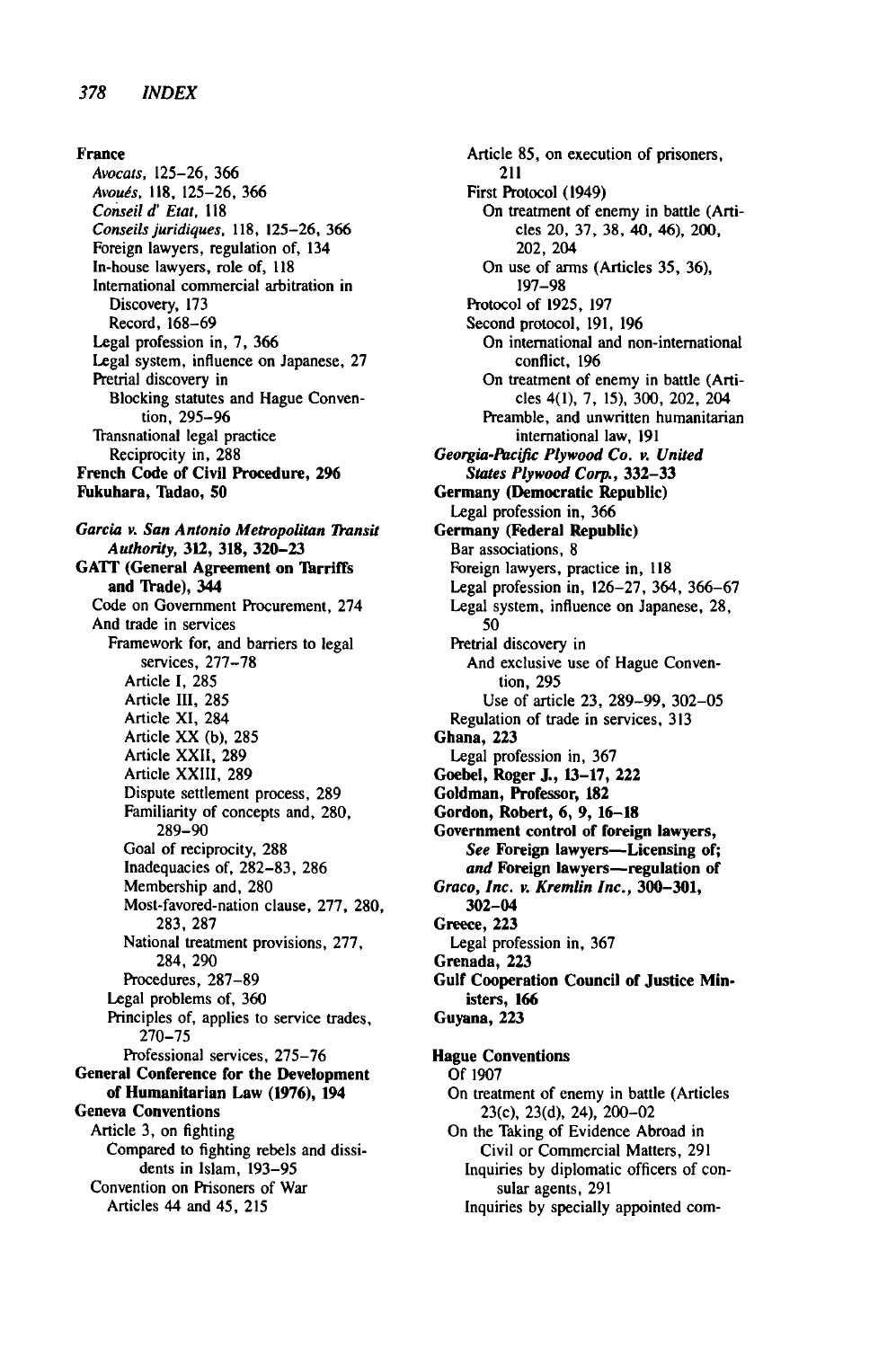missioners, **291** Submission of letters of request, 291-94 And United States discovery practices, foreign objection to, 294-96 Article 12(b), 295 Blocking statutes and, 295-97, 305-307 Article 23, 297-99, 301, 305-06 Use by United States Courts and, 294, 299-300 Dissatisfaction with, 293-94 Federal Rules of Civil Procedure and, 299-300, 308-10 When required, and discovery, 305, 310 Test of, and territorial infringement, 294, 299, 301, 303-05, 310 Test of, and adequacy of foreign discovery, 294 TWo part inquiry, application of, 294, 309-10 Use not exclusive, 294, 301, 304-06, 310 Policy arguments, 305-07 *Club Mediterranee, SA v. Dorin,* 306 *Laker Airways* antitrust litigation, 207 Unfair advantage, 305-06, 310 Language and drafters intent, 307-09 Supplement to Federal Rules of Civil Procedure, 308-10 Use, test of, and territorial infringement and judicial sovereignty *Cooper Airways Inc. v. British Aerospace, Inc.,* 303-04 *In re Anscheutz,* 303-04 *In re Messerschmidt Bolkow Blohm GmbH,* 304-05 Restatement (Revised) of Foreign Relations Law, 309 On the Service Abroad of Judicial and Extrajudicial Documents, 308 Haiti, **223** Herzog, Peter, **118** *Hirschkop v. Snead, 233* Humanitarian International Law And Principles of St. Petersburg Declaration **(1868), 196-97** Defined Humanistic law ("rights of man") in peace, **189** Humanitarian law, **189** In war and armed conflict, **191-93**

Islamic origins of, 191-93, 202 Geneva Conventions on, 191-96 *See also* Islam-Humanitarian international law in **Human Rights** Committee, 244 Human rights Effect of apartheid on, **255, 265** Human rights practice, international, **357-58** And professional image, 6, **17-19** Ethical problems of, in trial observation, **217-18,** 223-24, **251** Commenting publicly about the trial, **231-33** And free speech, **231-33** *Chicago Council of Lawyers v. Bauer,* 232 *Hirschkop v. Snead,* 233 *In re Oliver,* 232 *Polk v. State Bar of Texas,* 231-32 Communication with jurors, 224, 235 Communication with judges, 224-30, 235 Conduct codes, as guidelines, 228-30, 235 *See also* Individual codes If observer learns of exculpatory facts, 234-35 If observer learns of incriminating facts, 235 Interviewing a defendant not in the presence of his attorney, 230, 235 Interviewing defense attorney or prosecutor, 228-30 Zealous client representation, 219, 241, 249-51 And attorney's withdrawal, 248-51 *Baby Boy,* 245, 247, 251 Conduct codes on, 17-18 Confidentiality and, 236-37, 242-44 Discovery and, 219 *Tel-Oren v. Libyan Arab Republic,* 245, 251 Suits, effect on development of law, 219 *Baby Boy,* 245, 247, 251 *Filartiga v. Pena-irala,* 246 *Tel-Oren v. Libyan Arab Republic,* 245, 251 Humphrey, Senator Hubert H., 221

#### India

Bhopal case, 3-6, 13 *In re Anscheutz,* **303-304** *In re Messerschmidt Bolkow Blohm, GmbH, 305-06 In re Nixon,* **220-21** *In re* **Oliver, 232**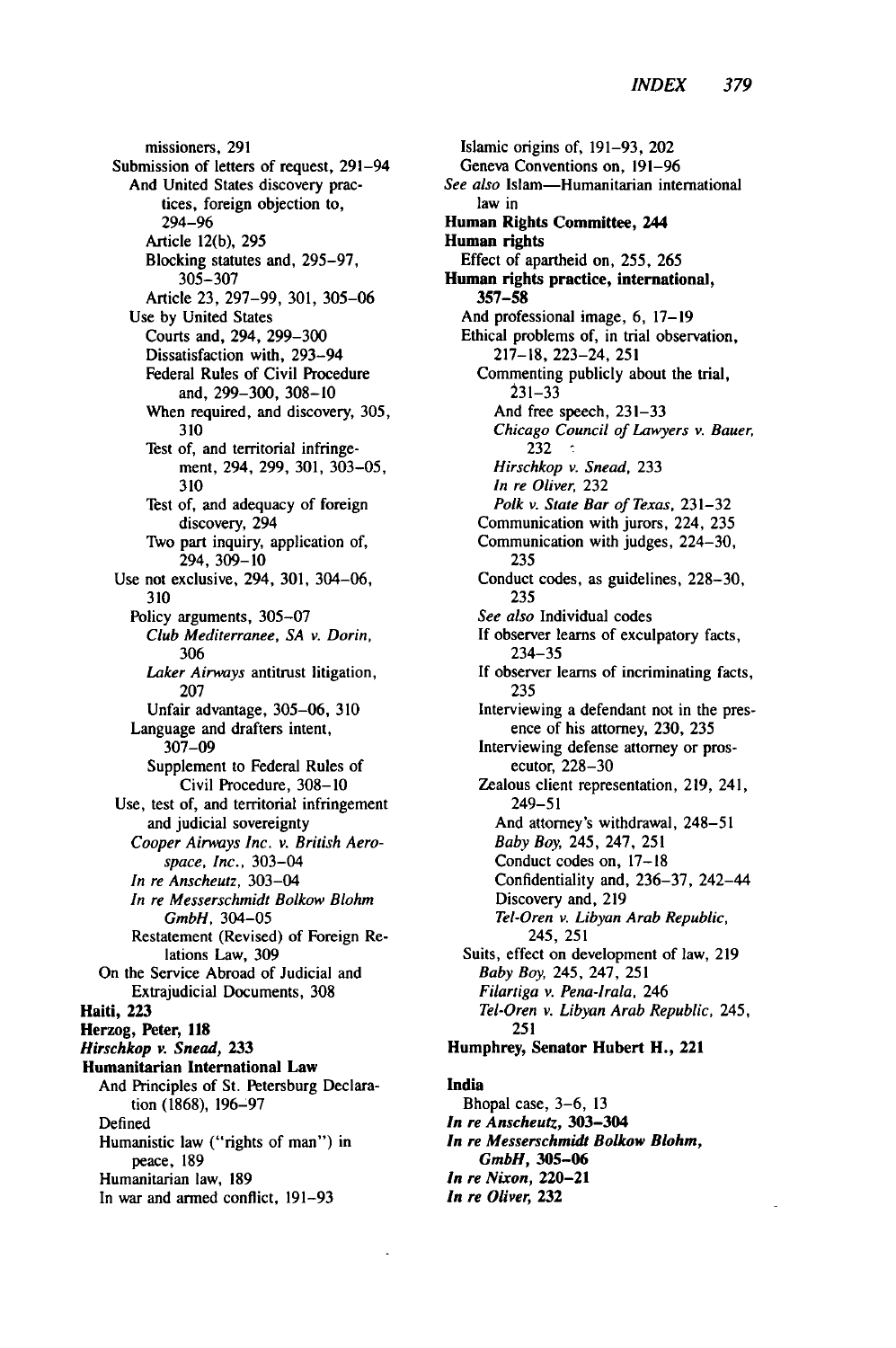In re Scallen, 222 Inter-American Commission on Human Rights, 244 International Bar Association, 140, **286** European Law Committee Section, **350** Esoteril Conference on Foreign Practice, **353** International Chamber of Commerce, 347 And arbitration, 165, **175, 180** Court of Arbitration, **161** International Commission of Jurists, **223, 255, 265** Re-definition of rule of law, **257** International Covenant on Civil and Political Rights, **225,** 244 Optional Protocol, 245 International human rights, and legal practice. *See* Human rights practice, international International Human Rights Law Group, **233** Iran, **223** Ireland Bar association, **368** Barristers, role of, **125, 368** Legal education in, 120 Legal system, 124, **267-68** Solicitors, **125, 367-68** Islam Apostates, Prophet on, 195-96 Humanitarian international law in, 214-15 Defined, 191 War and Against polytheists and apostates (international war), 196-97 As pillar of faith, 191 In public interest, 192-96 Jihād, 198 Personal relations of combatants, 207-09 Treatment of enemy in battle, 200-07 Treatment of prisoners, 209-15 Use of arm, 197-200 Reconciliation of contradiction in, 190-91 Role of, 190 *Imam* and, 190, 193, 196, 209-12 Influence of in Middle East, and business, 103-04, 108-11 Kharijites in, 193-95 *Mazhab,* 193 Shari'ah, as guide to international relations, 190-92 See *also Sharl'a(h)* Slavery in, 212-13 Sunni, 105 *Ta'zir,* 193

War in, goals of, 190 *See also Quran* Israel Foreign lawyers, practice in, **368** Orekh Din, **368** United States and, liberalization of trade in services, 318 Italy In-house lawyers, role of, 118-19 Legal profession in, 126, 368 Jackson, Senator Henry M., 221 Japan Banking and finance, foreign entry into, 25-26 Bengoshi, 27-29, 45-48, 53, 368-69 And foreign lawyers, regulation of, 8, 32-43, 276 As part of legal profession, 31-32 Commercial employment of, 32 Function of, 59 Lack of, in non-litigious and nonprocedural setting, 28 Monopoly of, 7, 47-48, 51-53 Regulation of, 28-29 Scope of practice, 47-53, 61 Training of, 29-30 Foreign lawyers, practice in, 269-70, 275 American, role of compared to law grads, 59 And Japanese-American trade agenda, 34-35, 39, 42 Barriers to, 24, 47-50, 59-61 *Bengoshi* and, 32-33 Prior to 1955, 32-33, 53-55 Provisions of FCN (1953), 48, 53-60, 345-46 Revision of Lawyer Law of 1893 and, 55-56 Regulation of, 25-26, 32-42, 350, 352-54 JFBA and, 45-50, 59-61 Reciprocity and, 37, 41-43 Scope of practice, 37-42 Law graduates (non-bengoshi), 51-53, 59 Lawyer Law (1893), and regulation of foreign lawyers, 55-56 Lawyer Law (1949), 47-48, 55-57 And *bengoshi* monopoly, 47-48 Article 3, 48-50 Article 7, and regulation of foreign lawyers, 54-57 Article 72, 48-53, 57, 60 Article 74, 51-52 Article 79, 51 JFBA interpretation of, 45-50 Lawyers in, 368-69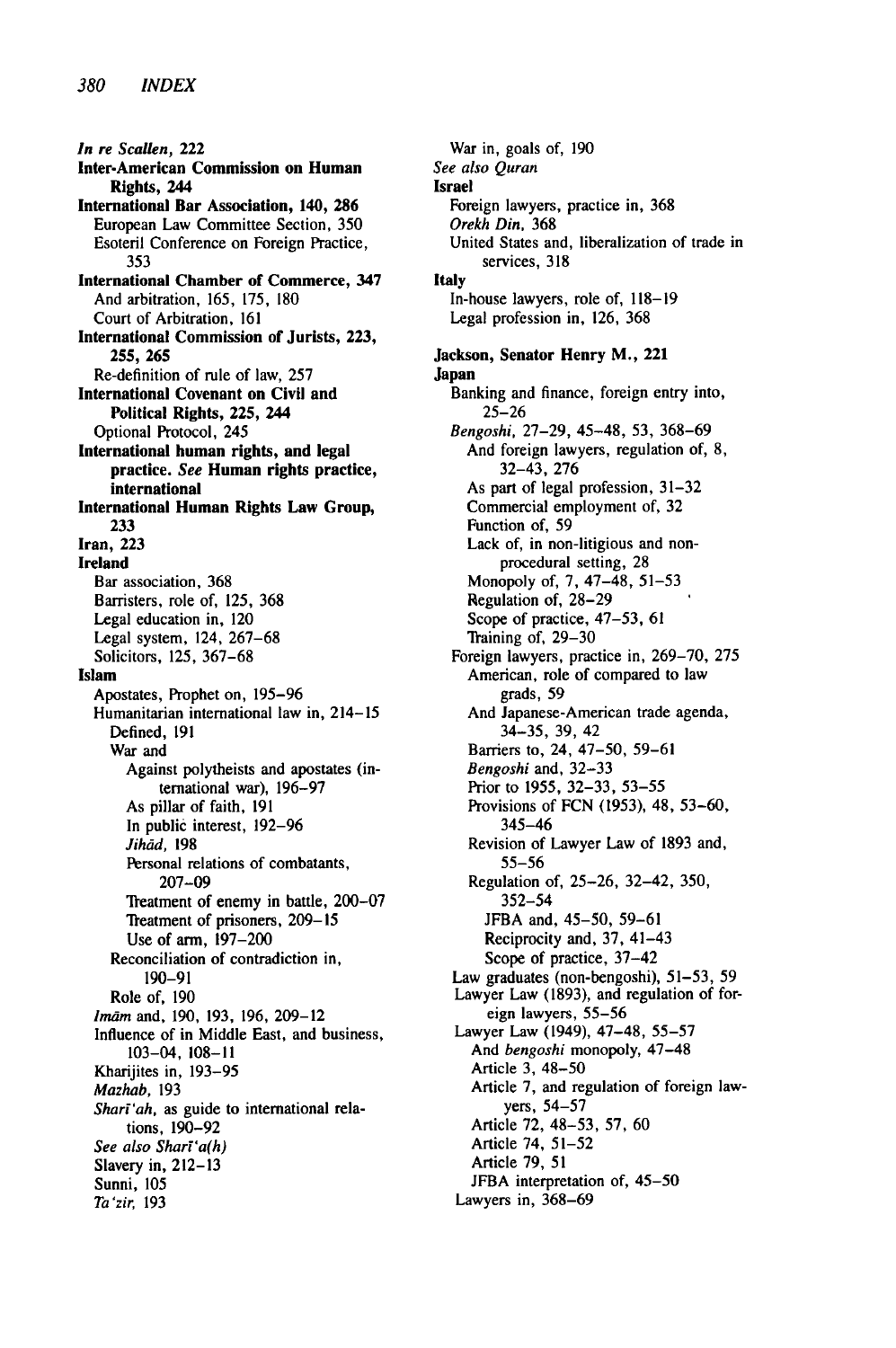Employment of, 31-32 Function of, compared to U.S., 26-27, 31-32 Training of, postwar, 29-32 *See also Bengoshi* Legal system Foreign influence on, 26-28, 50 History and development, 26-28 Practice of foreign lawyers and, 27-28, 33, 42-44 Legal Training and Research Institute, 29-30, 33 Ministry of Justice, 28, 56, 61 And regulation of foreign lawyers, 28, 43-44, 46-47 Role of business in, 13 Japanese Federation of Bar Associations, **29,** 34, **36,** 43-44, **52-53, 133** And ABA, negotiations with, 35 And regulation foreign lawyers, 36-43, 45-47, 60-61 Interpretation of Lawyer Law (1949), analysis of, 45-52 Kenya Legal profession in, 369 *Klaxon v. Stentor,* **179** Korea **(Republic), 223** Regulation of foreign lawyers, 134 *Laker Airways* **antitrust** legislation, **307 Laws** regulating foreign **lawyers.** *See* **For**eign **lawyers-Licensing;** and Foreign lawyers-Regulation of **Lawyer's Committee for** Civil Rights **Under the Law, 255,** 260-64 **Lawyer's Committee for International Human Rights, 223, 264 Legal profession** International education of, 359 Monopoly of, protected, 7-8 Regulation and treatment of outsiders, 269-70 As trade issue, 269-71, 275-76 Self-image, 6, 17-19 *See also* under Individual countries; *and, e.g.,* Foreign lawyers **Legal services** And Trade and Tariff Act of 1984, 311-12 And constitutional objections, 318-20, 323 And state interests, 312, 319-23 As international trade issue, 311-12, 320-21 *See also* GATT; *and, e.g.,* reaty of Rome **Lenkoe,** James, **261-62 Libya, 15 Lutheran World Federation, 223**

**Luxembourg** In-house lawyers in, 118 Legal profession in, 126, 369 **McCarthy,** Senator Eugene, 221 **Minnesota Lawyers International Human Rights Committee, 223** *Missouri v. Holland,* **318-19** *Mitsubishi Motors Corp. v. Solent Chrysler Plymouth, Inc.,* **165 Model Code of Professional Responsibility (CPR) and international human rights practice, 142, 218-19 As** guideline, 222, **251 In trial observation, 219,** 223-24 And attorney's withdrawal (DR **7-107, 7-107(B),** 2-110(c)(1)(e), **EC 7-5, 7-8),** 248-50 Commenting publicly about the trial (DR **7-107), 231-33** Communication with jurors (DR **71-108(B)),** 224 Communication with judges (DR **7-110(B)),** 224-28 Confidentiality and (Canon 4; DR 4-101, 4-101(c), **7-101(A)(l),** ER **7-9), 229-30,** 236-41, 243 Exculpatory facts disclosure (DR **1-102(A)(5), 7-102(B)(2), 7-103(B)), 228-29,** 233-34 **If** observer learns of incriminating facts (DR **7-102(B)(2)),** 233-34 Interviewing a defendant not in the presence of attorney (DR  $7-104(A)$ ), **230** Zealous client representation and, **15** (Canon **7;** DR **7-101, 7-101(A), 7-102),** 241-42, **230,** 248-49 Parameters of (DR 1-102, **1-102(A),** 1-102(A)(6)), 229 Protection of free speech and, 226, 228-30 Scope of, 220 Case law, 220-22 Geographical 218-24 **Model Rules of Professional Conduct (MPC) and international human rights practice, 218-19** And transnational law, 356 As guideline, 222, 235, 249-51 Commenting publicly about the trail (Rule 3.6), 233 Communication with judge or jurors (Rule 3.5), 226 Confidentiality and, 236-43 Reasonable diligence (Rule 1.3. and Comment to), 250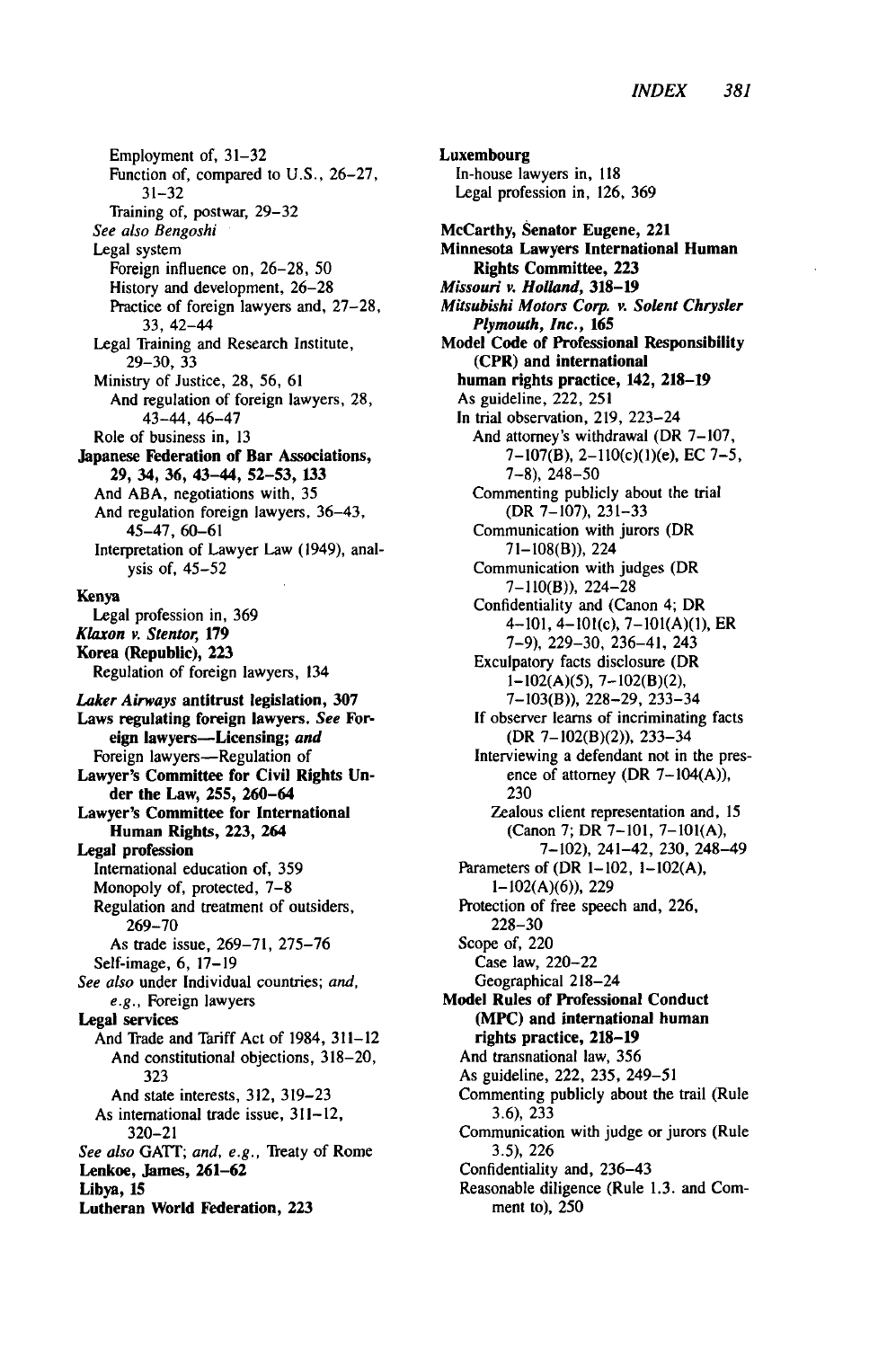Rule 1.2 and Comment to, **250** Rule 1.16 and Comment to, **250** Rule 4.3, on prohibition of legal assistance, 14 Rule 8.5 and Comment to, 220 Scope of, 220 Case law, 221-22 Geographical, 218-24 Zealous client representation and, 17, 236-38 And attorney's withdrawal (Rule 1.2, Rule 1.16), 250 **Moritz, Alan, 261-62 Morocco, 223 Most-favored-nation, 277, 280, 283, 287** In **FCN** treaties, 344-45 Multilateral 'hade Negotiations **(MTN)** And trade in services, **277-80** Dispute settlement procedures, **289** Kennedy Round, **278, 287** Tokyo Round, **278, 287** Muskie, Senator Edmund **S.,** 221 Namibia, **223** Lawyers Committee for Civil Rights Under Law and, **255** Napley, **Sir** David, 264 National Conference of Black Lawyers, **223** National Council for U.S.-China Trade, **71, 76** Legal Committee, 71 *National* League of Cities v. Usery, **318-20** National treatment In BITS, exemptions, 348 In **FCN** treaties, 343-45 Exemptions, 344-45, 348 Naude, Dr. Beyers, trial of, **263** Netherlands Legal profession in, **126, 369** New York Foreign lawyers in, regulation of, **135, 139, 350-52, 355** Foreign trial observers in, **223** Transnational legal practice, reciprocity in, 288 Nicaragua, **15, 223** Nixon, President Richard M. 220-21 Non-tariff trade barriers, **312-15** See also, **GATT** Notaries, **7, 364** Oman Authority for the Settlement of Commer-

cial Disputes, 89, 96-99 And stabilization of commercial transactions, 9-10, 96 Commercial litigation and foreign law-

yers and, 89 Membership of, 96 Principles governing decisions of, **96** Procedures, 96-97 Speed of settlement, 97, 100 Commercial Agencies Law, 98 Commercial Companies Law, 99 Commercial litigation in, and foreign lawyers, 89, 96-99 Criminal law, foreign lawyers excluded, 99 Directorate of the Official Gazette, and *Al-Mujallad,* 91-92 Foreign Business and Investment Law, 97-99 Foreign companies in, 97-99 Limited liability and, 99 Foreign lawyers, practice in, 5, 12, 89, 97 Areas excluded, 89 Atypical of transnational jurisdictions, 98-100 Local counsel and, 98 Regulation of, 97-98 Scope of work, 98-101 Insurance Commissioner's Department on Insurance Matters, 97 Legal system *Diwan* (office of legislation) and, 92 Gaps in law, 92 History and development, 89-90 Judicial authorities and, 92-93 Speed of settlement in, **97,** <sup>100</sup> Legislation General Explanations and Stipulations Law (1973), 91 Law of the Administrative Apparatus of the State, 91 Royal Decree and Decisions and, 91-92 Simplicity characteristic of, 91-92 Maritime Law (1981), 95 Ministry of Commerce and Industry, 97-98 And settlement of commercial disputes, 92-95 Complex cases and formal judiciary, need for, 95-96 Jurisdiction of, 92-94 Membership of, 93-94 Ministry of Land Affairs and Municipalities, 93 Ministry of Social Affairs and Labor, Labor Court, foreign lawyers and litigation in, 100 Shari'a, foreign lawyers excluded from 89 Organization for Economic Cooperation and Development (OECD), 271-72, 289, 347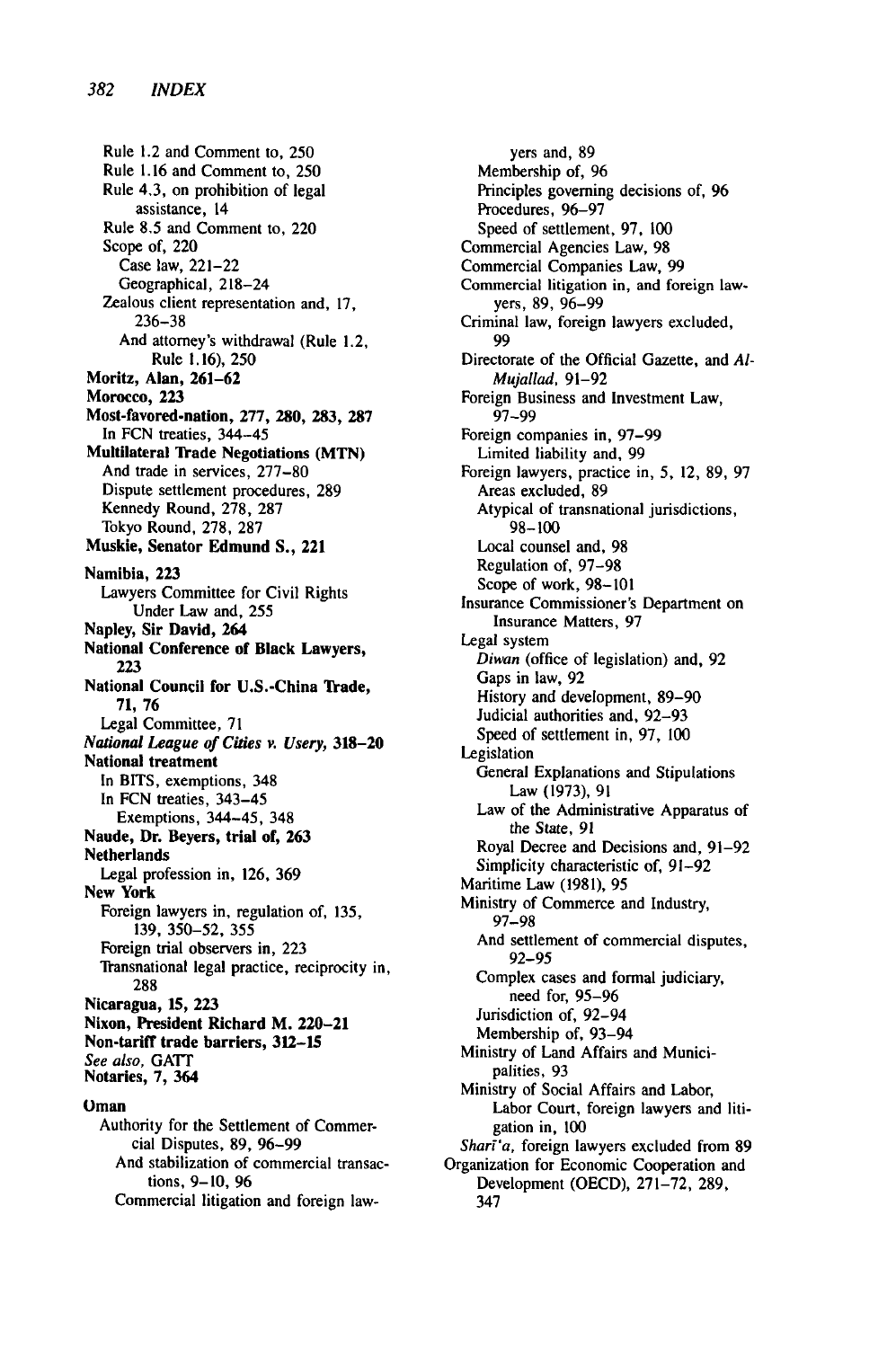Code on Invisibles Transactions, 274 Pakistan, **223** *Paper Converting Machine Co. v. FMC Corp,* **331** Panama Legal profession in, **369** Parliamentary supremacy, **256-28** Tempered **by** rule of law, **257-58** Use in South Africa, **256-57 Patrick v. Minister of Cultural Affairs,** *122* People's Republic of China Bar, development of, **75-76** Chinese-foreign cooperative ventures, and legal ambiguities, **69-70** Commercial disputes, economic courts and, **68** Fifth **NPC, 65, 86-87** Foreign business in And economic change, 149 Government regulation of, **64-67, 69-72** Legal aspects, **160** Foreign Economic Contract Law, article 40, 69 Foreign lawyers, practice in, **356-57** And commercial disputes, **356** Difficulties of, 64-65, **68-70, 75-76, 79** Practical problems, **73-74** Encouraged, **9-10,** 12 Local counsel and, **75-76** Regulation of, **71-72** Services, **72-73** Law, **68-70** Joint Venture Law, **65-66, 69-70** Lawyers in As practitioners of the state, **86-87** Lawyers Law, proposed, **76** Regulation of, **75-76, 81-87** Legal system History and development of, **64-65, 79, 86-87** Law, finding copies of, **68** Bilingual instruments, problems of, 74 Ministry of Justice, **71, 75-77** Provisional Regulation on Lawyers, **76** State Administration for Industry and Commerce, **72** Pictet, Jean, **191-92** Poland Legal profession in, **370** *Polk v. State Bar of Texas, 231* Portugal Legal profession in, **370** Prisons, **conditions in, and intervention of foreign lawyers,** 4

**Procedural due process Protection of, in South Africa, 254, 258-60** Proposed **Federal Rule of Evidence 503, 333-34** Protection of Trading Interests **Act** of **1980, 296, 357** *Quran* As guide to international relations, **190** On behavior in necessity, **191-92** On slavery, **212-13** On war, **196** On treatment of prisoners, **209-15** On use of arms, **199-200** Personal relations of combatants, **207-09** Treatment of enemy in battle, 200-01, **203-07** Reciprocity And attorney-client privilege, **327** And foreign lawyers, practice of, 37-41, 43, 103-34, 139-40, 144, **288** In trade in services negotiations, **288, 313,** 344, 349 In transnational legal practice, 122, **288** Issue of, 122 Republic of China (Taiwan), **223** *Reyners v. Belgian State,* **116-17,** 349, **351** Rule of law, **257-58** South African interpretation of, **257-59, 262** Rule of Law Committee, **11** St. Petersburg Declaration **(1868),** and principles of humanitarian international law, **196-97** *Scherk v.* **Alberto-Culver Co., 165** Saudi Arabia Commercial enterprise in, **107-08** Foreign lawyers, practice in And Islamic calendar, 110 And cultural adaptations and influence *of Sharf'a,* 108-11 Regulation of, **<sup>110</sup>** Influence of Islam in, 103-04, 108-11 Legal profession, 370 Legal system Based on *Shart'a,* 104-07 Commercial regulations and, 104-07 Contract negotiation in, 109 Dualism of, 107 Reform of, 106-07 *Segretti v. State Bar of California,* 221 Services, trade in And service economy, expansion of, **312-13, 362**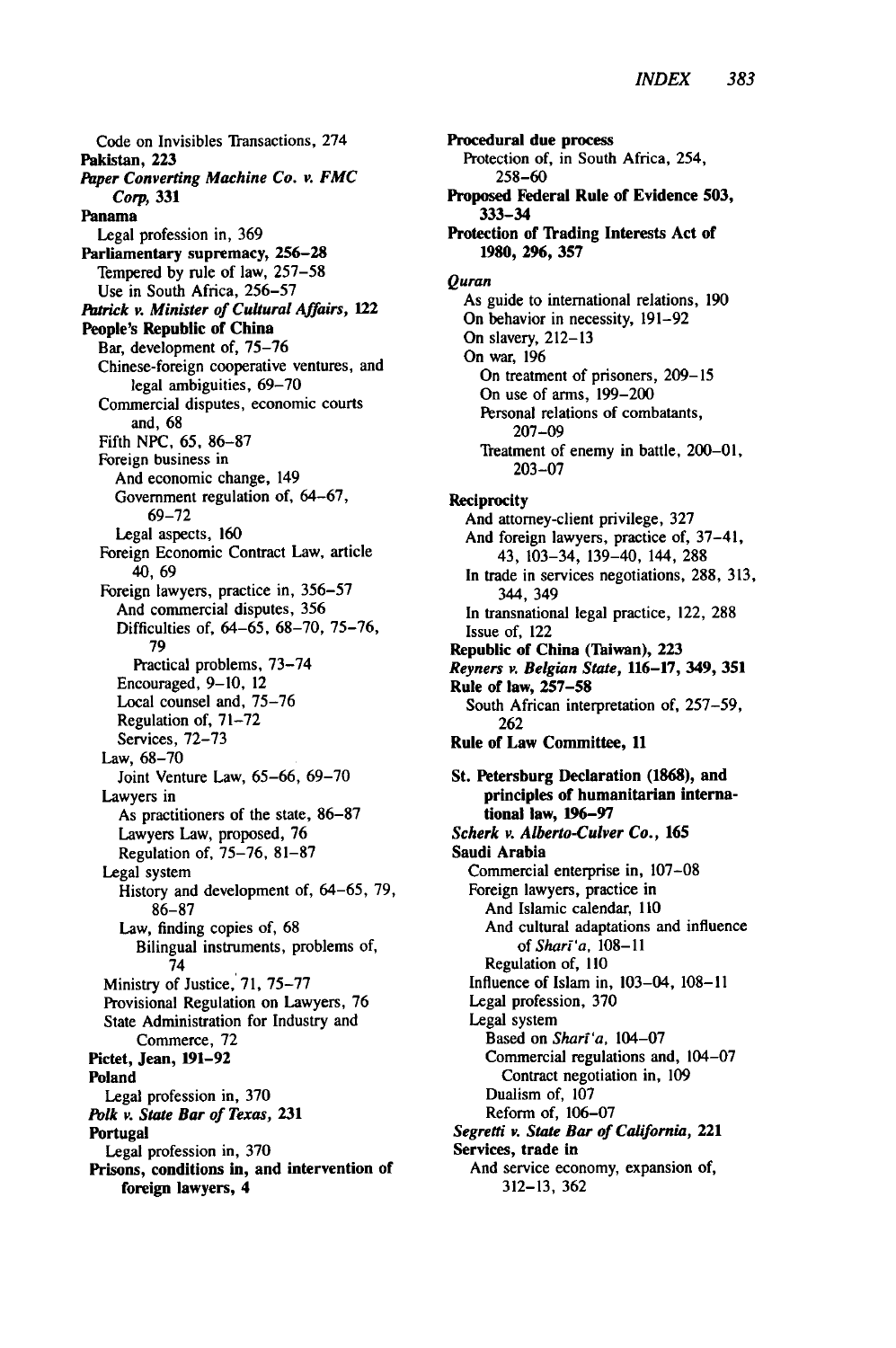And Trade and Tariff Act of 1984, **311-12, 320-23** Amendment Trade Act of 1974, **315-17** Analysis of barriers, 317 Negotiating objectives of, 311-15, 317 Retaliatory authority and, 315-17, 321-22 Liberalization of, 353, 360-62 GATT and, legal problems of, 360 In United States, 360-62 Negotiation and, 360 Reciprocity and, 313, 349 UN Conference on Trade in Services, 362 Nontariff barriers to, 312-14, 317-20 **Sharf'a, 370** And cultural adaptation of foreigners, **108-111** And legal system of Saudi Arabia, **104-06, 108-09 Sherman Act (U.S.), 307 Slavery, in Islam, 212-13** Smit, **Hans, 118** South Africa, **223** Apartheid in, **17, 255, 265** Black People's Convention, case, **260** Courts, lack of independent judicial function, **256-57** Foreign lawyers, human rights practice in, **259-265** Human rights in, protection of, and attorney sponsored nongovernmental organizations, 253, 260-64 National Party, and rejection of rule of law, 255, 258-59 Parliamentary supremacy, use in, 256-57 And rule of law, interpretation of, 257-59, 262 Prison conditions, and intervention of foreign lawyers, 264 Procedural due process, protection of, 259-64 Race laws, pre-1948, 255 Schlesbruch Commission, 263 South African Student Organization (SASO) case, 260 Supreme Court, Appellate Division, 256 Spain, **223** Legal profession in, **370** Regulation of foreign lawyers, 134 **Sri Lanka, 223 Stockholm Chamber of Commerce and east-west trade dispute arbitration, 161 Switzerland** International commercial arbitration in, **169-70, 173**

Legal profession in, **370** *Tel-Oren v. Libyan Arab Republic, 245* **Thieffry v.** *Paris* **Bar Council, 121-22 Tokyo Round. See Multilateral Trade Negotiations (MTN) Trade Act of 1974, 315-17 Trade and Tariff Act of 1984, 311-12 Amendment of Trade Act of** 1974, **315-16** And negotiating objectives, **311-12,** 314-15 And retaliatory authority, **315-17, 321-22** And services, as trade issue, **311-12, 317-20** Application to legal services, 311-14, **317-18** Constitutional objections, **318-20, 323** *Garcia v. San Antonio Metropolitan Transit Authority,* **312, 318, 320-23** *Missouri v. Holland,* **318-19** *National League of Cities v. Usery,* 318-20 State interests and, 318-23 Nontariff barrier, 312-14, 317-20 **Transnational legal practice,** Barriers **to,** liberalization **of** GATT and, 5, 280-87, 289 Protection of domestic lawyers, 281, 284-86 Difficulties of, 64-65, 69-70, 74, 79, *See also* under Individual countries Functions of, 9-10 Ideology, problems of, 4, 6-8, 11-16, 18 Market setting, 7-8 Reasons for study of, 5-6 Reciprocity in, 288 "Rules" of, 10 Specialization in, 355-56 *See also* Human rights practice, international **Treaties of Friendship, Commerce and Navigation (FCNs) And government regulation of services,** 345-46 Compared to bilateral investment treaties (BITs), 348 Criticism of, 347 Most-favored-nation treatment, 343-44 National treatment in, 343-45 **Of 1953,** with Japan, 47, **53-60** Reciprocity in, 344 Treatment of service industries in, 346-47 **Treaty of Rome, 349, 351-52** And transnational legal practice, abolition of restrictions, **113-15** Article **52,** 121-22 Articles **52-66,** 113-14, **121-23** Article **55,** debate, **115-16,** 120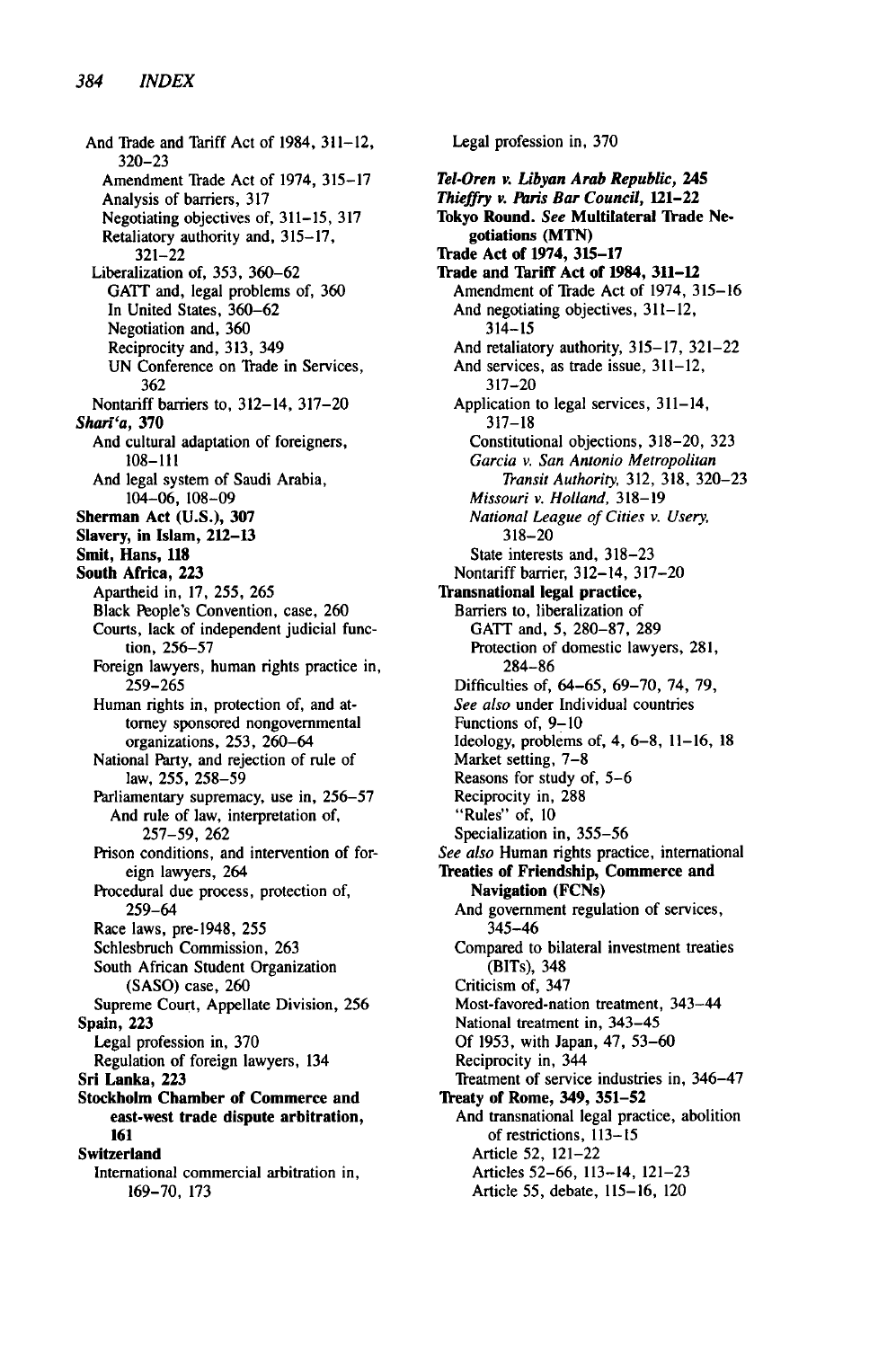Barriers to, 114-23, 122-28 Weak implementation of, 114-15, 123, 127-28 *Reyners* v. Belgian State, 116-17 **Trial observation, international** And ethical constraints, **218-19,** 223-24, **231-33, 235** Purpose of observation, 223 **Union Carbide, Bhopal case, 3-6, 13 United Kingdom, 223** International commercial arbitration, discovery in, **173** Legal education in, 120-21 Legal profession in, 125, 363-64 Legal system, 124 Influence on Japanese, 27 Pretrial discovery Blocking statutes and Hague Convention, 297-98, 305-307 **United Nations** Commission on Human Rights, 236-41 Commission for International Trade Law (UNCITRAL), 161 Conference on Trade and Development, 362 Economic and Social Council (ECOSOC) Resolution 1503, 236-41 Treaty of 1948, on genocide, 205 **United States** Bilateral investment treaties of, 347-48 Department of State, **223** Public Advisory Committee on Transnational Enterprise, 347 Discovery, liberal, in, 10 East-west transactions, legal constraints, 154, 158-60 FCN treaties of, 53-60, 343-44, 347-48 Foreign Assistance Act (601(a),(b)), 347 Foreign lawyers, practice in, 275-76 Federal bar, proposed, 131-33 Benefits of, 130-35, 140-44, Increase in cases and, 129-30 Objections to, 136-44 States and, 131-33 Bar associations, opposition to federal bar and, 132-44 Foreign trial observers in, ethical constraints, 223-24, 227-28 Growth in service economy, 361-62 As trade issue, and transnational legal practice, 269-76 Law and development movement, 6, 12, 19 Law of attorney-client privilege, 327-29 Application to foreign lawyers, 327-29, 334-39 Federal Rules of Evidence and, 333-34

Not firm, 328-33, 340 Policy considerations, **336-39** Recommendations, 339-40 State law and, 331-34 *Georgia-Pacific Plywood Co. v. United States Plywood Corp.,* 332-33 *Paper* Converting Machine Co. *v. FMC* Corp., 331 *Renfield* Corp. v. E. *Remy* Martin *& Co.,* 328-29 Lawyers in Function of, compared to Japan, 26, 30-31 Practice in Japan, 47, 53-60 Legal profession in, 364, 371 Legal services, regulation of, 312, 320-23 Pretrial discovery in, and Hague Evidence Convention, 292-93, 299-301 Dissatisfaction with, 293-94 Fifth Circuit and, 303-04 *In re Anscheutz,* 303-04 In re Messerschmidt Bolkow Blohm, *GmbH.,* 304-05 Foreign objections to, effect of, 295-96 Letters of request and, 305, 310 Test of, and territorial infringement, 299, 303-05, 310 *Adidas (Canada) Limited v. SS Seatrain* Bennington, 303-04 Graco, Inc. v. *Kremlin Inc.,* 300-301,303-304 Volkswagenwerk Aktiengesellschaft *v. Superior Court,* 302 Use of Federal Rules of Civil Procedure and, 293-94, 299-300 When required, 305, 310 Services Policy Advisory Committee, 273 Trade Representative, Office of, 316-17 *United States v. Dellinger, 232* **United States - People's Republic of China Joint Commission on Commerce and Trade, 71 U.S.S.R. East-west transactions in, 148-50** Chambers of Commerce and, 153-54 Foreign trade contracts, legal aspects, 160 Foreign trade corporations, 152-53 Ministry of Foreign Trade and, 152, 156 Legal profession in, 371

*Volkswagenwerk Aktiengesellschaft v.* Superior Court, *302*

#### **War**

**Collective** annihilation and genocide, **UN**